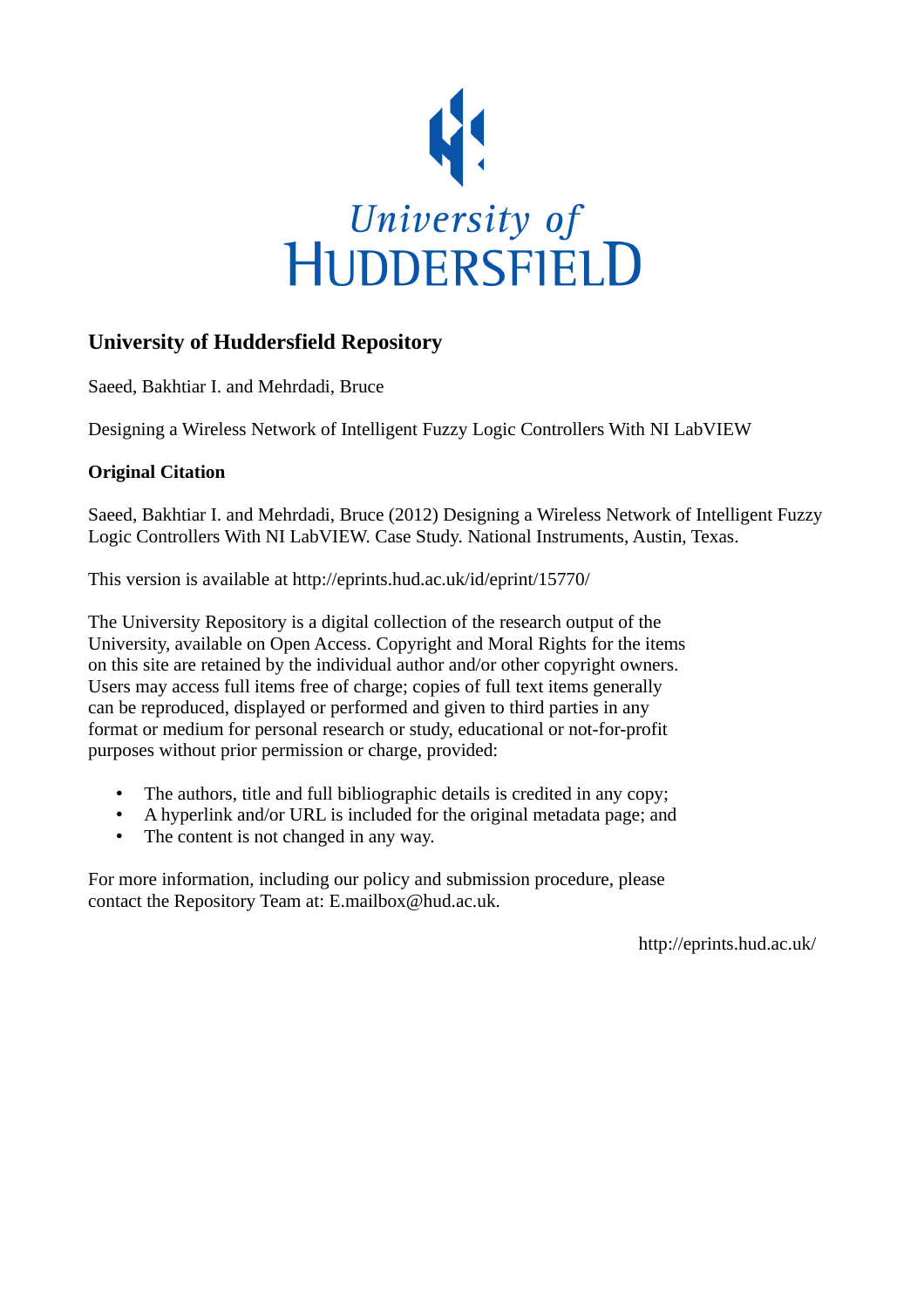# Designing a Wireless Network of Intelligent Fuzzy Logic Controllers With NI LabVIEW

Bakhtiar Saeed<sup>1</sup> and Bruce Mehrdadi<sup>2</sup> School of Computing and Engineering, University of Huddersfield Queensgate, Huddersfield HD1 3DH, UK <sup>1</sup>Email: [b.saeed@hud.ac.uk](mailto:b.saeed@hud.ac.uk) <sup>2</sup>Email: [b.mehrdadi@hud.ac.uk](mailto:b.mehrdadi@hud.ac.uk)

#### **The Challenge**

The aim of this research project was to design and simulate an intelligent microcontroller-based self-learning algorithm with extensive communications capabilities.

#### **The Solution**

Using NI LabVIEW software to design, simulate and tune FLCs and utilising NI network-published shared variable to construct a communication link between the controllers to facilitate learning and sharing the acquired knowledge.

#### **Products:**

#### LabVIEW, NI-PSP

The Systems Engineering Research Group at the University of Huddersfield has expertise in a diverse range of research fields including flow measurement, communication systems and clean energy. Members of the group apply their expertise in electronic and electrical systems to make breakthroughs that attract high levels of funding, partnerships with major industrial companies and collaborations with other universities.

Embedded systems, especially when they are concerned with the communications industry, are getting more compact and powerful everyday. There are always opportunities for exploring new ideas in the field of control engineering and communication technology. Recently, there has been a significant increase in utilisation of embedded-microcontrollers in a wide range of applications, extending from commercial products to industrial process monitoring systems and control. Furthermore, improvements in speed, size and power consumption of microcontrollers with added wireless capabilities have provided a new generation of applications. These include versatile and low cost solutions in wireless sensor network applications such as wireless monitoring systems and control.

In process control, there are situations where several identical devices form a wired or wireless network and work together towards achieving a common goal. Each individual device or node is controlled by a master controller. In order to maximise the network performance, the nodes can be designed to control their local systems in an intelligent manner so that they can adapt to their set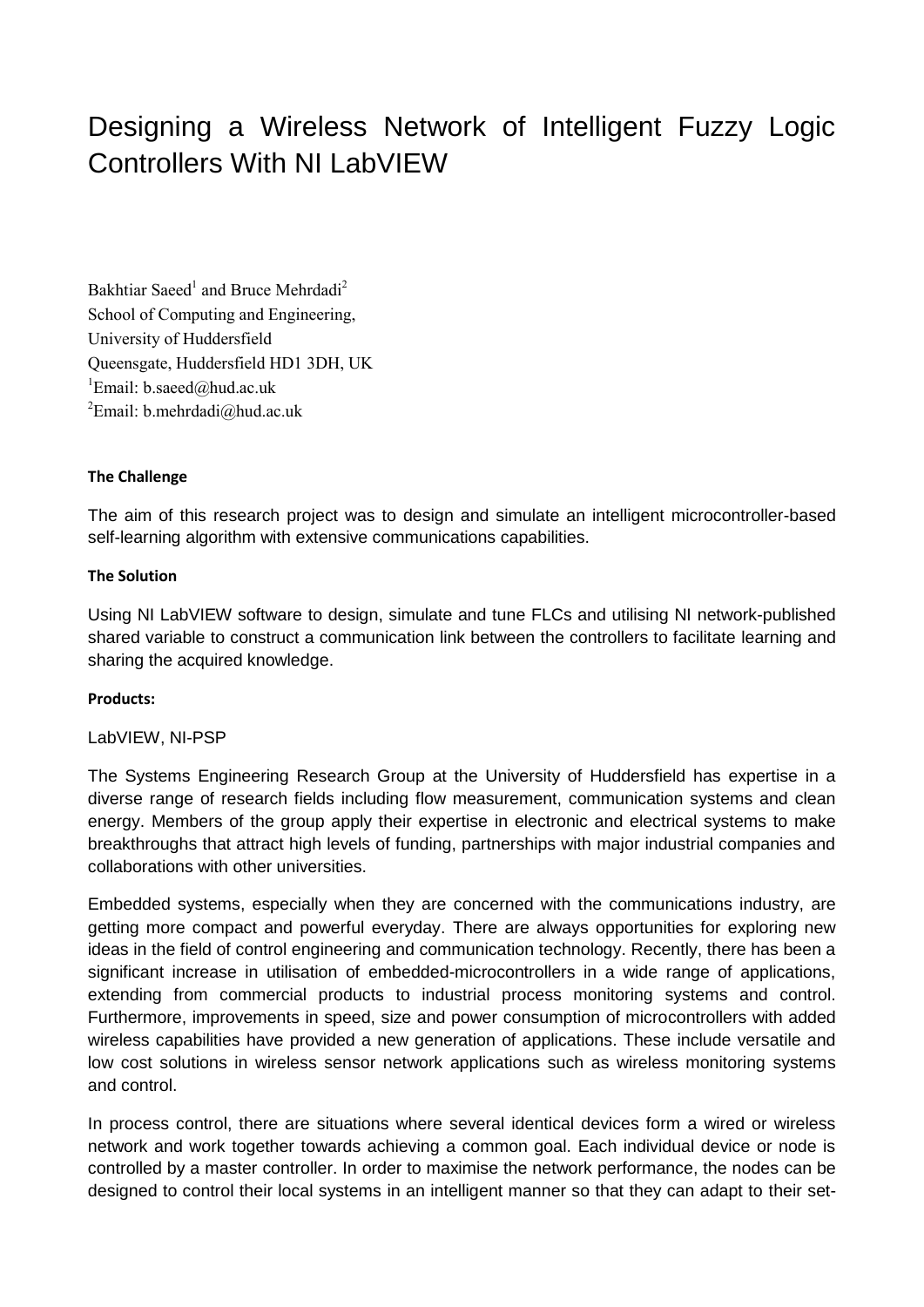point changes. The knowledge gained by individual controllers can then be made available to other controllers on the network.

Potential applications of the system could be controlling multiple motors with identical characteristics or several pneumatic valves on an oil pipeline. These devices are known for their non-linear characteristics which are not easy to control without damping or slowing down their response to new set points.

To improve the performance of controllers a significant amount of time is spent in tuning the parameters. Additionally, controllers have a wide range of set-points. Changing from one set-point to another requires the controller parameters to be re-tuned to maintain their performance at a satisfactory level. This would be a very time-consuming task. So far, there has been no research into the design of a FLC that provides communications facilities to enable the sharing of the knowledge gained in tuning process between controllers. Such a design provides a platform for the controllers on a network to learn from each other. As a result, a significant amount of time can be saved and the overall system response can be enhanced.

#### **The Project Aim**

Design and develop a network of intelligent fuzzy logic controllers (FLC) with the capability of sharing learned information.

#### **The Proposed Architecture**

To design and simulate the above mentioned system, PC-based controllers were chosen to simplify the coding and debugging stages as they tend to be more straightforward than microcontroller-based controllers. At a later stage the design can be easily coded and deployed on microcontrollers.

A network of four wireless-enabled PCs connected through a dedicated Wi-Fi wireless router was established as is shown in Fig. 1. Based on requirements of the application the communication medium could be ZigBee or any other type of wireless technology.



Figure 1. The architecture of wireless fuzzy logic controllers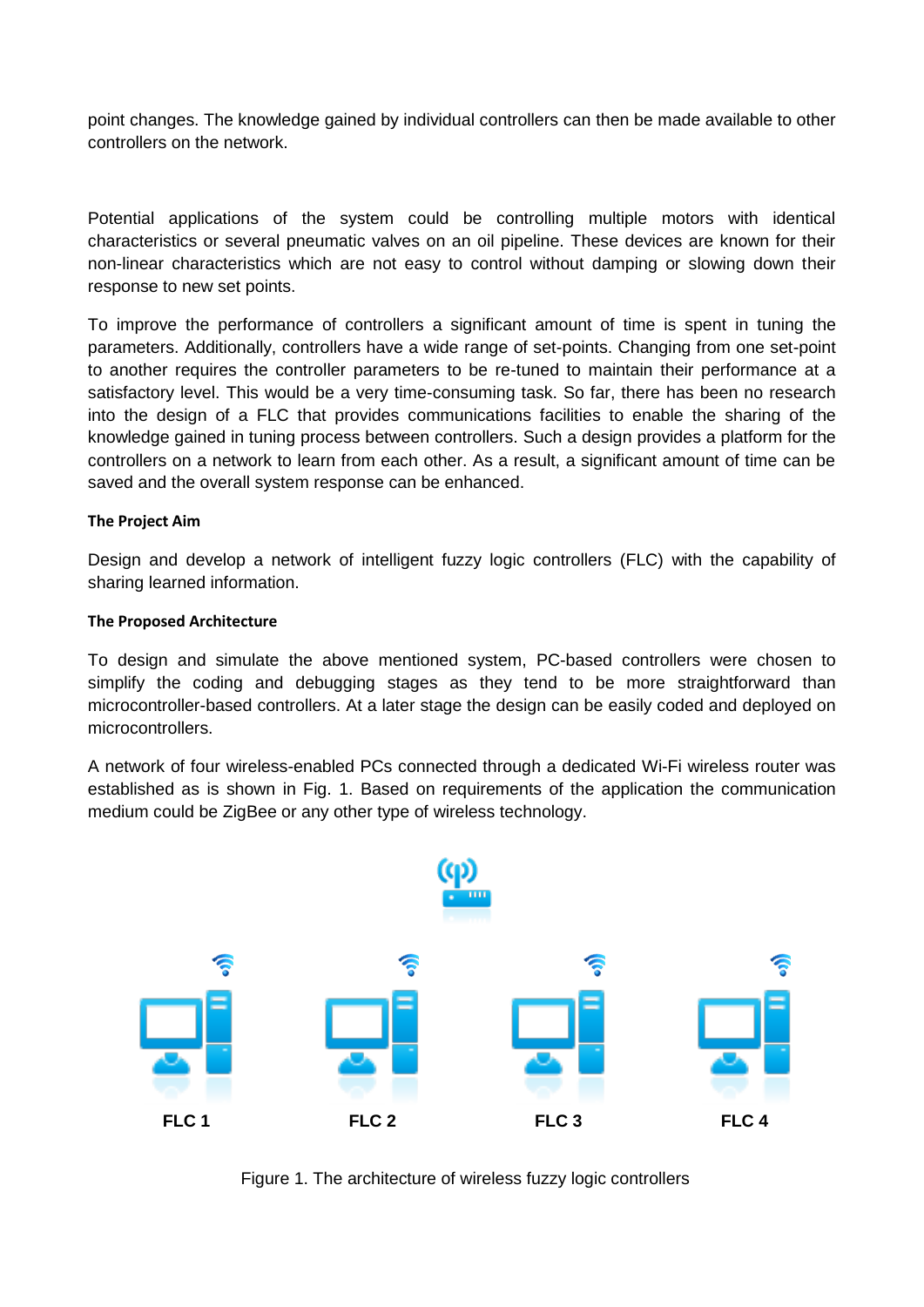The PCs simulate independent fuzzy Proportional-Integral-Derivative (F-PID) controllers controlling identical systems. The controllers utilise a fuzzy logic control strategy to control their systems. To improve their performance they have the ability to auto-tune the controller parameters and in each iteration cycle of the tuning process, the parameters are shared on the network. When a new setpoint is assigned to a controller it starts to perform the tuning process. Each controller has the ability to establish new control parameters by performing auto-tuning independently or by using the knowledge gained by other controllers to shorten the tuning time. Thus, the controllers have the ability to learn from the experience of each other, and consequently a significant time can be saved.

#### **The Development Platform**

Designing such a complex system encompasses many stages including developing an intelligent control algorithm, establishing and maintaining the communication between the controllers and monitoring the stability of the system. Therefore choosing the right development platform is essential. NI LabVIEW was chosen to achieve the goals of the project. This was due to some essential and useful features provided in the LabVIEW package. First of all, it provides an integrated software and hardware platform that simplifies development of any system that needs measurement and control. Secondly, the easy-to-use graphical development environment make it the ideal choice for developing complex algorithms by providing various tools for debugging and direct viewing of the results. Due to LabVIEWs graphical nature, it was possible to develop an attractive and intuitive user interface in almost no time at all.

#### **Design of FLCs**

The LabVIEW Control Design and Simulation module was used to design and simulate the FLCs and to develop the learning algorithms, where the tuning process was accomplished in a very flexible way. LabVIEW Fuzzy System Designer was used to design the fuzzy logic controller input/output variables and the fuzzy control rules. Fig. 2 shows the FLC simulation interface where the controller is in a direct control-loop. Any standard second order system can be simulated by entering its transfer function in the simulation interface and the open-loop and closed-loop responses are displayed simultaneously together with their response characteristics including the rise time, overshoot percentage and the settling time.

External disturbances could be introduced at the input and at the output of the process to determine the stability and robustness of the controlled system.